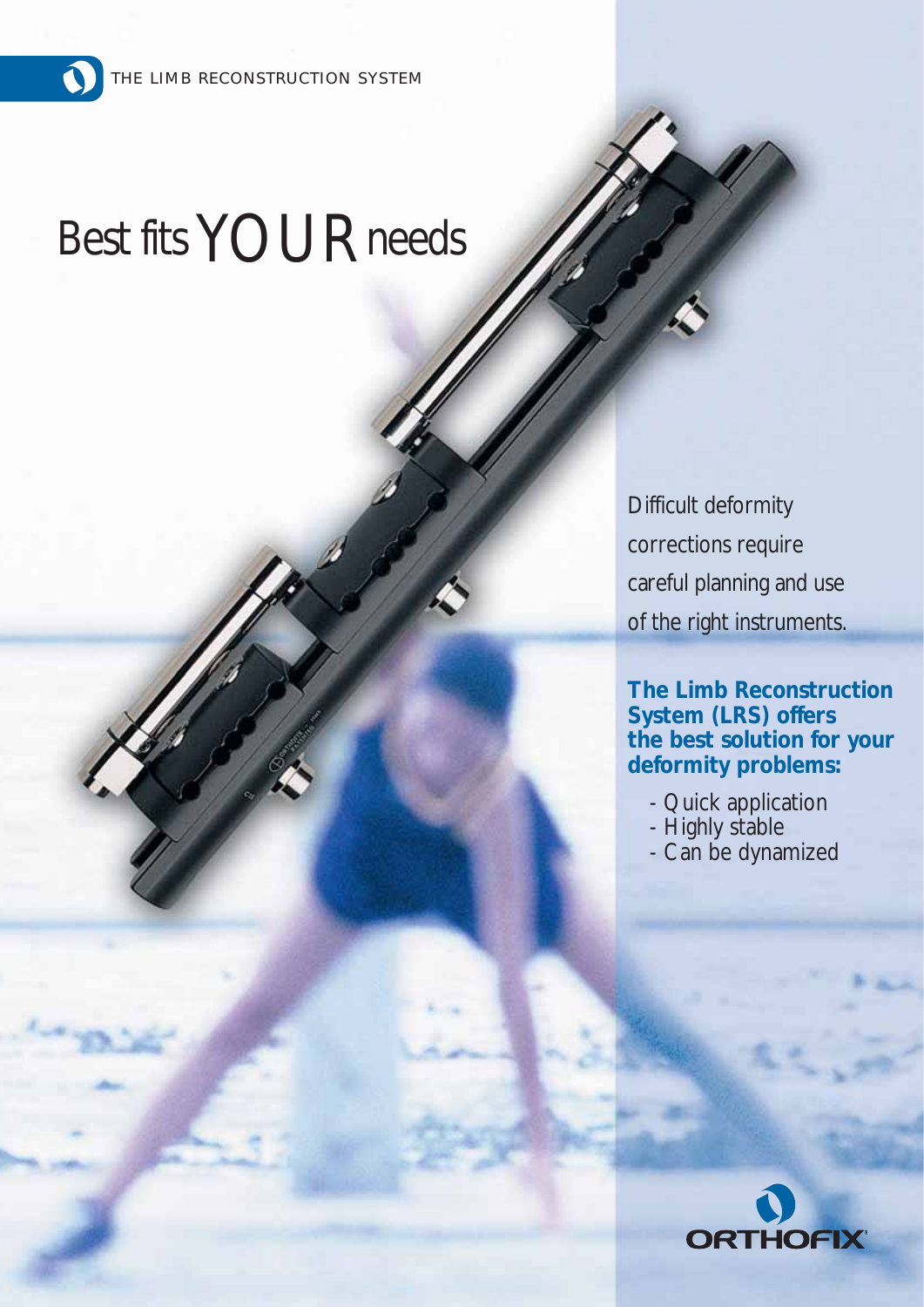## We have anticipat **The LRS** - A straig

## **LRS IMMEDIATE AND GRADUAL CORRECTION CLAMPS**

## **MICROMETRIC SWIVELLING CLAMP**

- For immediate or gradual correction in the plane of the bone screws.
- Interchangeable with a standard LRS Straight Clamp.

#### **OF-GARCHES T-CLAMP**

- For gradual correction of a metaphyseal deformity.
- Paediatric version also available.



### **MULTIPLANAR CLAMP**

Attaches to either end of the rail for:

- Gradual angular and translational correction of diaphyseal deformities.
- Correction in any desired plane.



## **VARUS FEMUR WITH SHORTENING AND PROCURVATUM; TIBIAL PROCURVATUM**







(b) (c) (d)





a) Femur with shortening and varism, tibial procurvatum.

- b) Correction performed with Orthofix Limb Reconstruction System.
- c) Clinical pictures with application of LRS on tibia and femur
- d) The deformities were corrected

*This case was provided by Dr. S. Agostini, Orthopaedic Surgeon at Bussolengo Hospital, Verona, Italy.*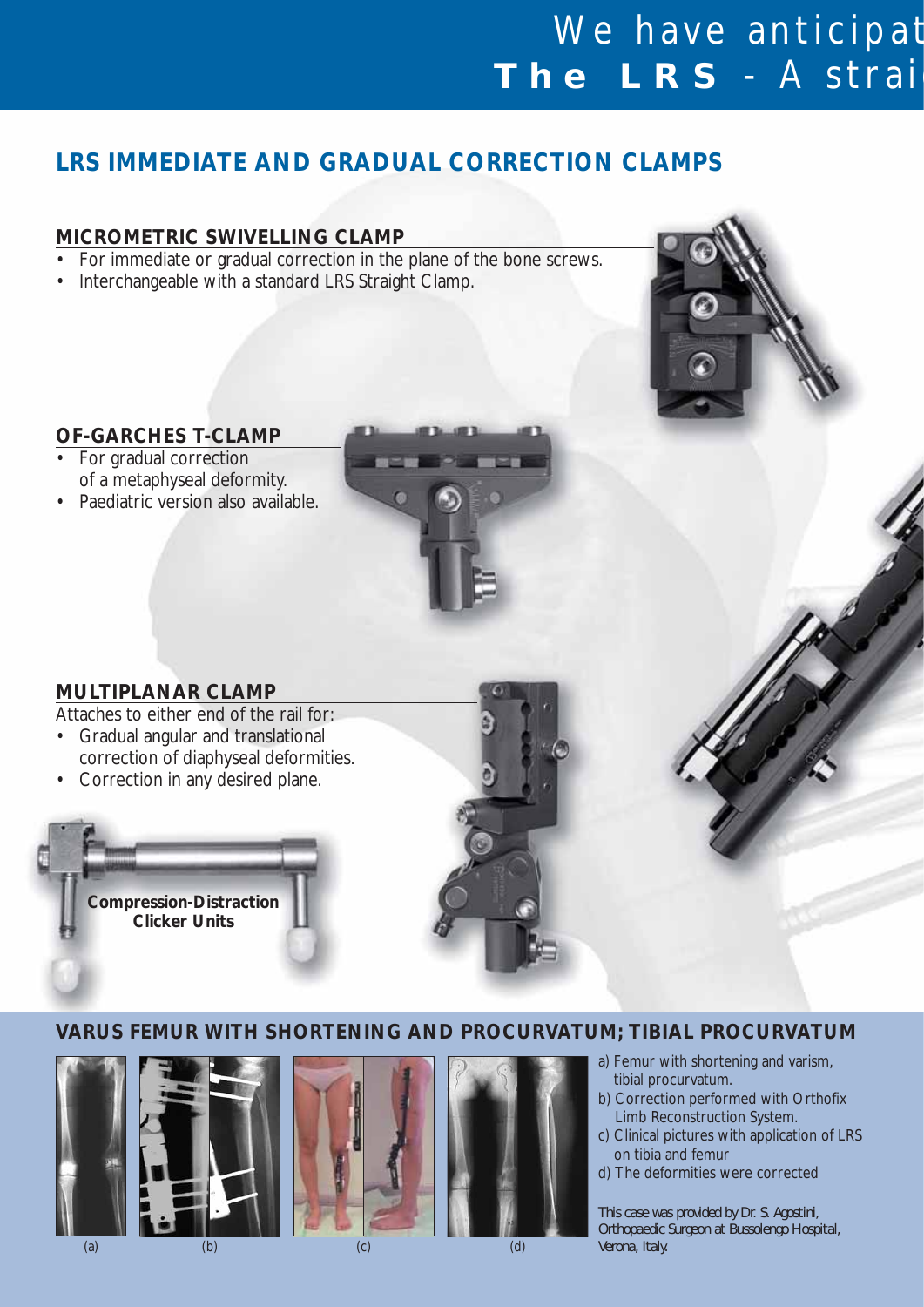## ed all your needs ghtforward solution.

## **ACUTE CORRECTION TEMPLATES**



**OF-GARCHES TEMPLATE**

For metaphyseal deformities of the tibia and distal femur.

## **STRAIGHT CLAMP TEMPLATE**

For diaphyseal deformities of the tibia and femur.

## **T-CLAMP TEMPLATE**

For metaphyseal deformities of the tibia and distal femur.



## **ROTATIONAL TEMPLATE**

- Graduated scale.
- Three sizes of arc (60 mm, 100 mm, 130 mm radius from center of curved slot) are available to accommodate soft tissues of varying bulk.